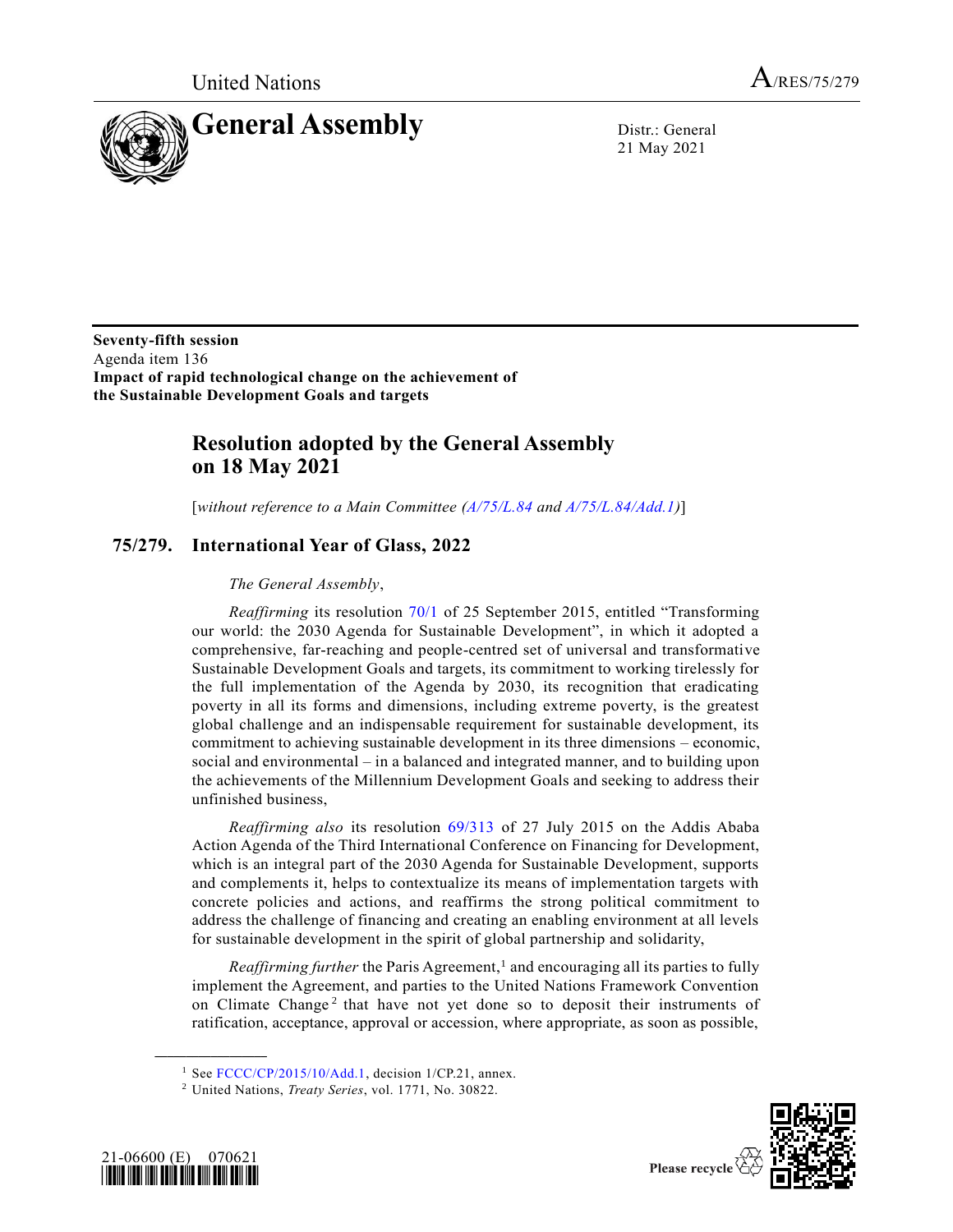*Reaffirming* its resolutions [53/199](https://undocs.org/en/A/RES/53/199) of 15 December 1998 and [61/185](https://undocs.org/en/A/RES/61/185) of 20 December 2006 on the proclamation of international years, and Economic and Social Council resolution [1980/67](https://undocs.org/en/e/res/1980/67) of 25 July 1980 on international years and anniversaries, particularly paragraphs 1 to 10 of the annex thereto on the agreed criteria for the proclamation of international years, as well as paragraphs 13 and 14, in which it is stated that an international year should not be proclaimed before the basic arrangements for its organization and financing have been made,

*Recalling* its resolution [75/231](https://undocs.org/en/A/RES/75/231) of 21 December 2020, in which it recognizes that multi-stakeholder partnerships and the resources, knowledge and ingenuity of the private sector, civil society, the scientific community, academia, philanthropy and foundations, parliaments, local authorities, volunteers and other stakeholders will be important in order to mobilize and share knowledge, expertise, technology and financial resources and complement the efforts of Governments,

*Recalling also* its resolutio[n 73/17](https://undocs.org/en/A/RES/73/17) of 26 November 2018, in which it encourages Member States to continue to consider the impact of key rapid technological changes on the achievement of the Sustainable Development Goals and targets in order to benefit from opportunities and address challenges, promote the development of national strategies and public policies, science, technology and innovation road maps, capacity-building and scientific engagement, and share best practices,

*Recognizing* that glass has accompanied humankind for centuries, enriching the quality of life of millions, and that, as one of the most important, versatile and transformative materials of history, glass is an important component in many areas, including in aerospace and the automotive sector, architecture, the arts, information and communications technology, energy, health care, laboratory work, optics and packaging and storage,

*Considering* the opportunities that glass, glass-related technologies and further innovations in this area can provide in modern applications, including but not limited to display panels and ultra-thin sensor glass, fibre-optic cables, laboratory equipment, lenses and optical microscopes, medical equipment, pharmaceutical use, photovoltaic glass, reinforced plastics and insulation,

*Recognizing* that, although the production of glass is an energy-intensive activity with major historical and ongoing environmental impacts, glass can serve as an alternative to plastics and other materials and has the potential to contribute to the implementation of sustainable production and consumption patterns,

*Considering* the progress made in glass manufacturing to reduce energy consumption, atmospheric emissions and other environmental impacts, and the opportunities to enhance sustainability in the glass industry, enhance efficiencies in glass production, advance the sustainable use of natural resources, including sand, and shift to using renewable energies,

*Encouraging* Member States to advance innovative pathways to achieving sustainable consumption and production in line with United Nations Environment Assembly resolution  $4/1$  of 15 March  $2019$ ,<sup>3</sup> and to promote sustainable consumer behaviour and consumption patterns, including glass reuse and recycling and other associated practices,

*Considering* that the International Year of Glass, 2022 will underline the technological, scientific, economic, environmental, historical and artistic role of glass in our societies, emphasizing the rich possibilities of developing technologies and their potential contribution to meeting the challenges of sustainable development and inclusive societies, achieving world economic recovery and building back better from

**\_\_\_\_\_\_\_\_\_\_\_\_\_\_\_\_\_\_**

<sup>3</sup> [UNEP/EA.4/Res.1.](https://undocs.org/en/UNEP/EA.4/Res.1)